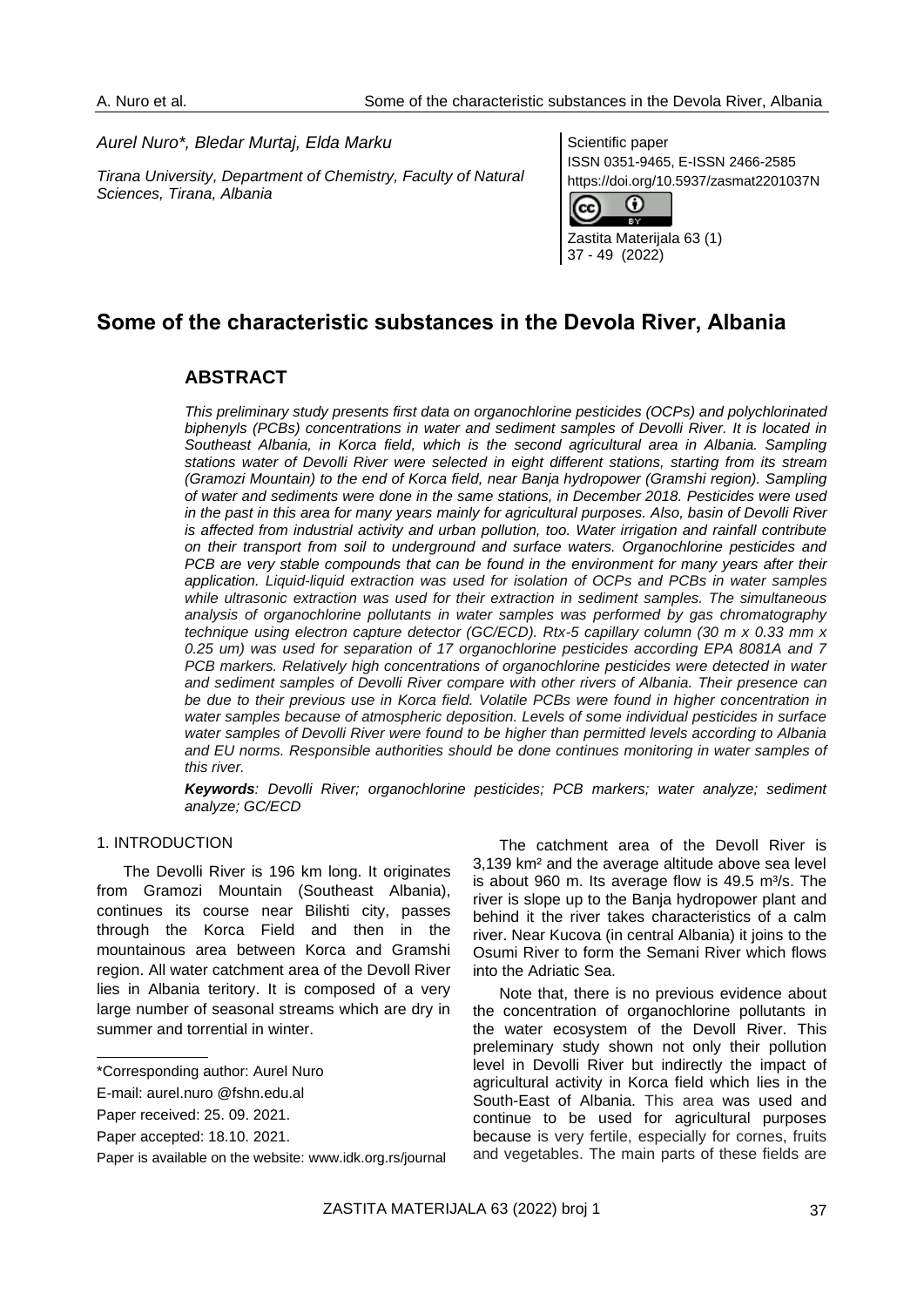covered by the Devolli River and their branches. In the past the main parts of Korca field have been a wetland. For this reason, firstly, pesticides were used for against mosquitos (malaria vector) and after that for agricultural purposes. Organochlorine pesticides (DDT, Lindane, HCB, etc) were used widely in this area from 1946 to 1990s. Polychlorinated biphenyls (PCBs) were not in use in Albania until 90' but they are reported in many ecosystems of our country because of atmospheric depositions [1-5].

OCPs and PCBs have high stability, high bioaccumulation capacity and the ability to spread out far away of the application site. Generally, these compounds are difficult to degrade especially in the soil or sediment where their speed of degradation is lower. Many chromatographic methods were developed to detect all possible and known organic pollutants in environmental samples. Determination of chlorinated pollutants in surface water and sediment samples of Devolli

River was realized by using capillary GC/ECD method.

#### 2. MATERIAL AND METHODS

#### *Sampling of water and sediment samples in Devolli River*

Water and sediment samples of Devolli River were taken in eight stations, starting from Gramozi Mountain (where it is located its stream) to Gramshi area (before Devolli Hydropower plant). Stations were the same for both matrices. Sampling was realized in December 2018. The sampling stations are presenrted in Figure 1. Water samples (2.5 l) were taken in Teflon bottles. The sampling method was based on UNEP/MED Wg. 128/2, 1997. Sediments were taken using standard Van Veen grape (10 to 30 cm in depth). Water and sediment samples were tranported and conserved at  $+4$ <sup>o</sup>C prior to their analyze.



| LD1 | 40.526179 | 20.848553 |
|-----|-----------|-----------|
| LD2 | 40.562704 | 20.950177 |
| LD3 | 40.664868 | 20.987256 |
| LD4 | 40.742948 | 20.866406 |
| LD5 | 40.731502 | 20.712598 |
| LD6 | 40.984657 | 20.664532 |
| LD7 | 40.670076 | 20.561536 |
| LD8 | 40.789753 | 20.568402 |

*Geographic coordinates of sampling stations*



*Figure 1. Sampling stations in Devolli River Slika 1. Stanice za uzorkovanje u reci Devolli*

38 ZASTITA MATERIJALA 63 (2022) broj 1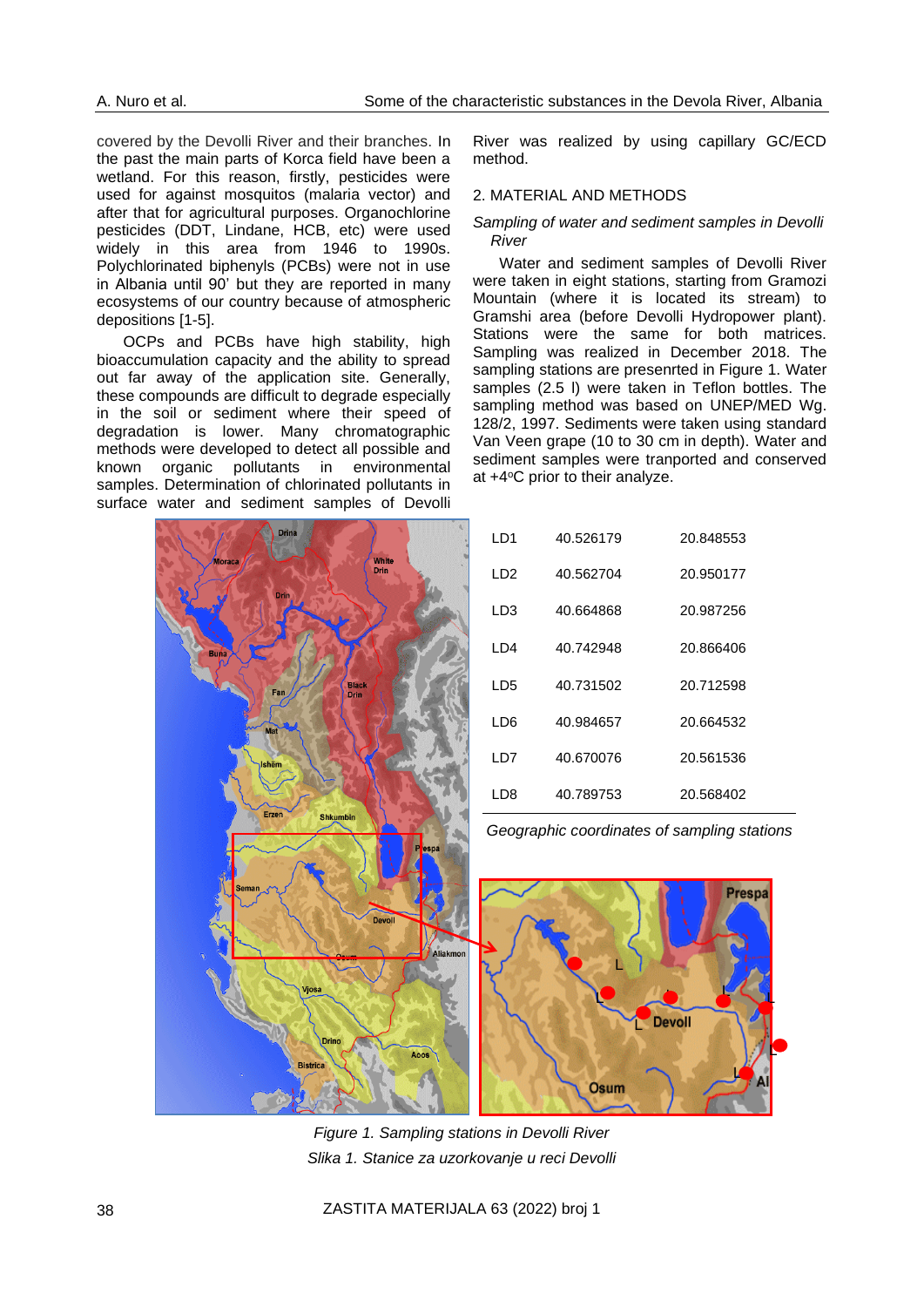#### *Samples treatment for pesticide and PCB analyzes*

*Water samples*: Liquid-liquid extraction was used to extract simultaneously organochlorine pesticides and polychlorinated biphenyls from water samples of Devolli River. Water (1000 ml) and n-Hexane (30 ml as extracting solvent) were added in a separatory funnel. After separation, the organic phase was dried with 5 g anhidrous Na2SO<sup>4</sup> for water removing. A Florisil column was used for final clean-up procedure. 20 ml n-Hexane/Dichloromethane (4/1) was used for their elution. After concentration to 2 ml, the samples were injected in GC/ECD [6-8].

*Sediment samples*: Ultrasonic bath was used for extraction of OCPs and PCBs from sediment samples of Devolli River. 10 g dry sediments and 50 ml n-Hexane/Dichloromethane (3/1) were added in glass vial (100 ml) with Teflon cap. After extraction, the organic phase was dried with 5 g anhidrous Na2SO<sup>4</sup> for water removing. Elute was treated with metallic mercury for sulfur removing. A Florisil column was used for the final clean-up step. 20 ml n-Hexane/Dichloromethane (4/1) was used for elution of organochlorine pollutants. After the concentration to 2 ml, the samples were injected in GC/ECD [6-9].

# *Chromatographic analyzes of pesticides and PCBs*

Organochlorine pesticides and PCBs were analyzed simultaneously using capillary column Rtx-5, (30m long x 0.25mm i.d. x 0.25 μm film thicknesses) on a gas chromatograph HP 6890 Series Plus with μECD detector. Helium was used as carrier gas (1ml/min) and nitrogen as make-up gas (24 ml/min). Manual injection was done in splitless mode in 280°C. The organochlorine pesticides detected were: HCHs (a-, b-, γ- and disomers), DDT's-related chemicals (o,p-DDE, p,p-DDE, p,p-DDD, p,p-DDT), Heptachlors (Heptachlor and Heptachlor epoxide), Chlordanes (alfa and gama isomer), Aldrine's (Aldrine, Dieldrin, Endrin and Endrin ketone) and Endosulfane's (I, II and Endosulfane sulphate isomer's). Analysis of PCBs was based on the determination of the seven PCB markers (IUPAC Nr. 28, 52, 101, 118, 138, 153, 180 plus 209 congenier).

Quality assurance procedures included the analyses of certified sample IAEA 435 to determine the method's precision and accuracy [1,6,7,10]. Five calibration points with concentrations of 5, 10, 25, 50, 100 ng/ul were selected for mixture of pesticides and PCB's. Qualitative analyze was based on external standard method.

#### 3. RESULTS AND DISCUSSION

Analyze of organochlorine pesticides, their residues and PCB was realized in water and sediment samples of Devolli River in December 2018. Devolli River passes through Korca Field which is the second agricultural area in Albania. Figure 2 shows total of organochlorine pesticides in water and sediment samples of Devolli River. Pesticides were found in all analyzed samples. This is expectable because they were used in this area for more than 40 years firstly for against malaria vectors and after that for agricultural purposes. Organochlorine pollutants such as pesticides are very stable compounds while they can be found in environment for many years after their application [6,7,9]. The average level of pesticides in water samples was 97.7 ug/l while in sediment samples it was 217.2 ug/kg sediment samples. Presence of pesticides and their degradation products could be related mainly to previous uses of organochlorine pesticides in the Korca field for agricultural purposes. The most polluted stations for water samples were LDW4, LDW5 and LDW6. These stations extend from Proger (start of Korca field) to Maliqi stations (the end of Korca Field). Short-term effect of agricultural processes on Korca Field was shown to be higher in these stations. The most polluted sediment stations was LDS7 which is located at the end of the Korca field due to the concentration of these organic pollutants from the drainage canals of this field (long-term effect). It was observed differences on distribution of pesticides between water and sediments stations (Figure 3).

In water samples were found mainly pesticides that are used recent years or that come from soil leaching while in sediments were found pesticides and their residues from their previous use. These facts reflect on the profile of organochlorine pesticides in water and sediments of Devolli River (Figure 4). Their profile in water samples was: Endosulfan I > Endosulfan II > Endosulfan sulfate > Aldrin > gama-Chlordane while the profile in sediment samples was: DDTs > alpha-Chlordane > Endosulfan sulfate > Endosulfane II > gamma-Chlordane > Endrin. Figure 5 shown the classes of organochlorine pesticides analyzed in this study. Their profile in water samples was: Endosulfane's > Aldrines > Chlordanes > HCHs > Heptachlores > DDTs while the profile in sediment samples was: DDTs > Endosulfane's > Chlordane's > Aldrines > Heptachlores > HCHs. It should be noted that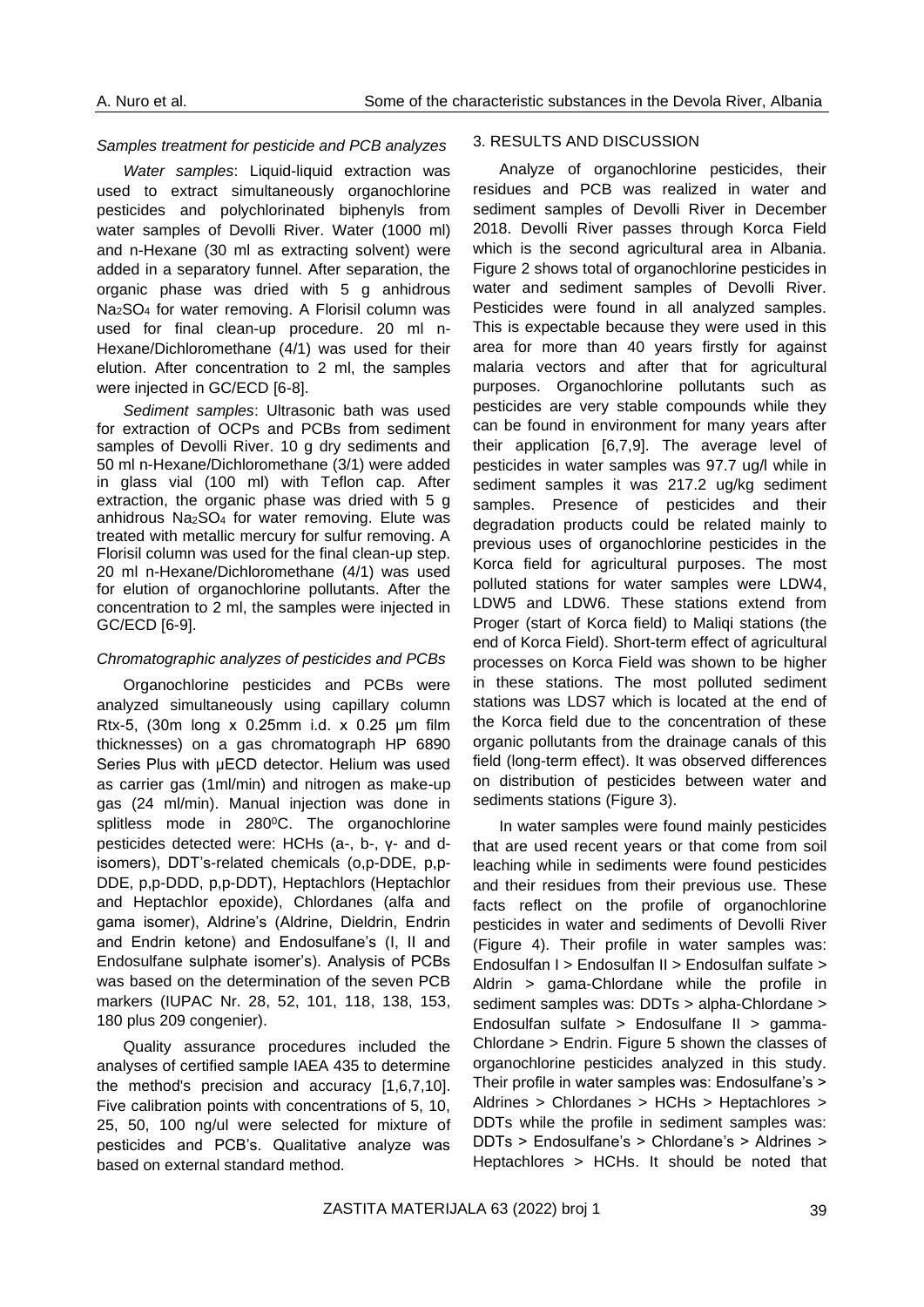pesticide profiles (individual and based on their classes) were dominated by the same pesticides in both graphs but with differences in their concentrations between water and sediments. This is related to previous uses of these pesticides in agro-agricultural areas near the Devoll River. Degradation processes and their physical-chemical stability influence in their profile. Also, new arrivals of pesticides and their residues from soil (agricultural areas) through drainage channels finish to the river (water and sediments). Levels of pesticides found in water samples of Devolli River were relatively higher compared to those found in previous studies for other Albanian rivers [3-5].



*Figure 2. Total of organochlorine pesticides in water and sediment samples of Devolli River Slika 2. Ukupno organohlornih pesticida u uzorcima vode i sedimenta reke Devolli*



*Figure 3. Distribution of organochlorine pesticides in water and sediment samples of Devolli River Slika 3. Distribucija organohlornih pesticida u uzorcima vode i sedimenta reke Devolli*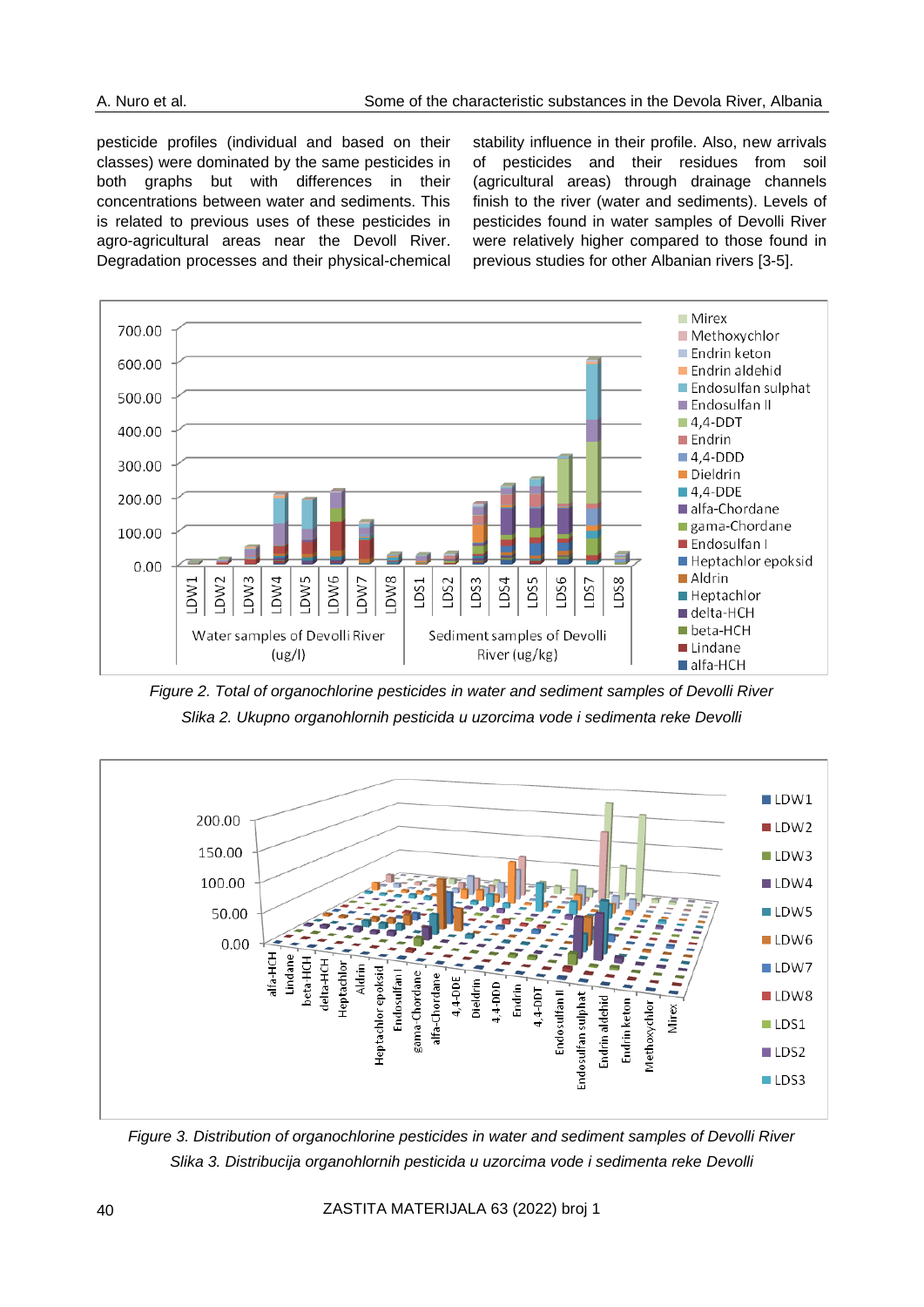

*Figure 4. Profile of organochlorine pesticides in water and sediment samples Slika 4. Profil organohlornih pesticida u uzorcima vode i sedimenta*



*Figure 5. Profile of the main organochlorine pesticide classes in analyzed water and sediment samples Slika 5. Profil glavnih klasa organohlornih pesticida u analiziranim uzorcima vode i sedimenta*

The concentrations of Lindane and its isomers ranged from 1.2 to 18.39 ug/l in water samples and 0.8 - 25.29 ug/kg in sediment samples (Figure 6). There was the same distribution of HCHs for all analyzed samples. HCHs profile for all samples (water and sediments) was: alpha-HCH > delta-HCH > beta-HCH > Lindan. This could be related to the same origin of HCHs in this area. HCHs concentrations could be because of previous uses of Lindane formulations and due to individual physico-chemical properties of each HCH isomer. Total of HCHs were found for all samples lower than permitted level (20 ng/L) for surface waters conform Directive 2008/105/EC.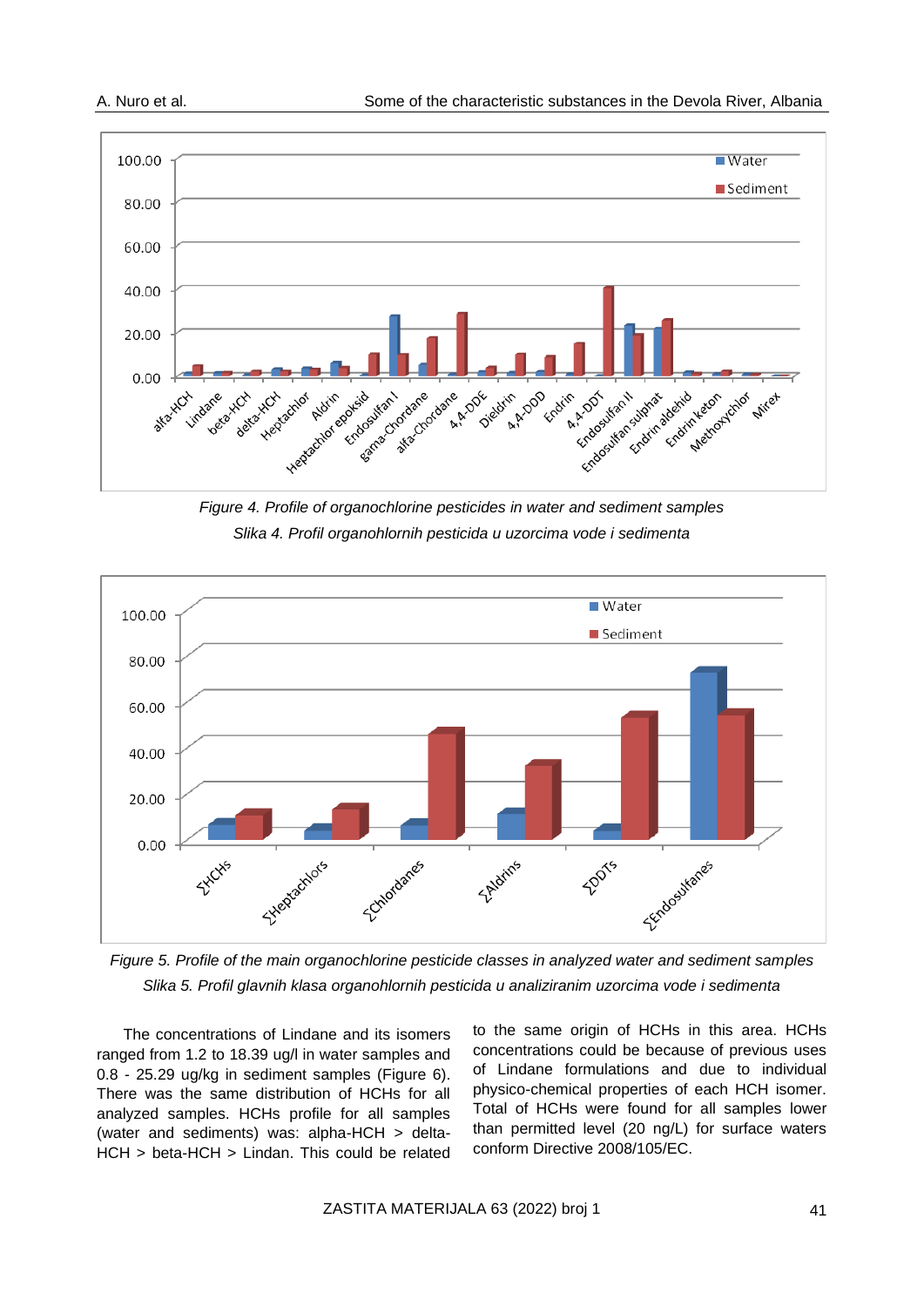

*Figure 6. Lindane and its isomers in water and sediment samples of Devolli River Slika 6. Lindan i njegovi izomeri u uzorcima vode i sedimenta reke Devolli*

Total of Heptachlor and its degradation product, Heptachlor epoxide, were from N.D. (not detected or lower than limit of detection – LOD, 0.06 ug/l value for Heptachlor's) to 9.3 ug/l in water samples and 0.2 – 40.5 ug/kg in sediment samples (Figure 7). Their distribution was totally different between water and sediment samples. Heptachlor was found in higher concentrations in water samples while Heptachlor epoxide was found higher in sediment samples. Recently, Heptachlor could be in use near LD4, LD5, LD6 and LD8 stations (possibility of punctual sources). Degradation processes of Heptachlor and its adsorption in sediments are the main reasons for the higher presence of its metabolite. The presence of Heptachlor in sediments is mostly because of its previous use. The level of Heptachlor's did not exceed the permissible norms in both surface waters [11,12] and sediments.

The average level of Chlordane's (alpha and gamma-isomers) was from N.D. values (lower than 0.07 for Chlordane's) to 38.6 ug/l in water samples and between 3.7 – 91.7 ug/kg in sediment samples (Figure 8). Their distribution was the same for all

analyzed samples. Alpha-Chlordane and gamma-Chlordane were found at a higher level for all sediment samples compared to their concentrations in water samples. Total of Chlordane's did not exceed the permissible norms in both surface waters [11,12] and sediments except LDW6 sample.

Level of Aldrines in water samples was found between 1.3 to 20.9 ug/l while in sediment samples their total was between 7.8 to 174.22 ug/kg (Figure 9). Their distribution was the different for water and sediment samples. Aldrin was found in water and sediment samples while Endrin and Dieldrin concentrations were found at high levels only in sediment samples. Different profile in water and sediments is related to the Aldrine use in the area (time, quantity, etc.) and its degradation process. The mechanisms of passage of pollutants from water to sediments and vice versa are processes that must be considered in found profile. Aldrines concentrations did not exceed the permissible norms in both surface waters [11,12] and sediments.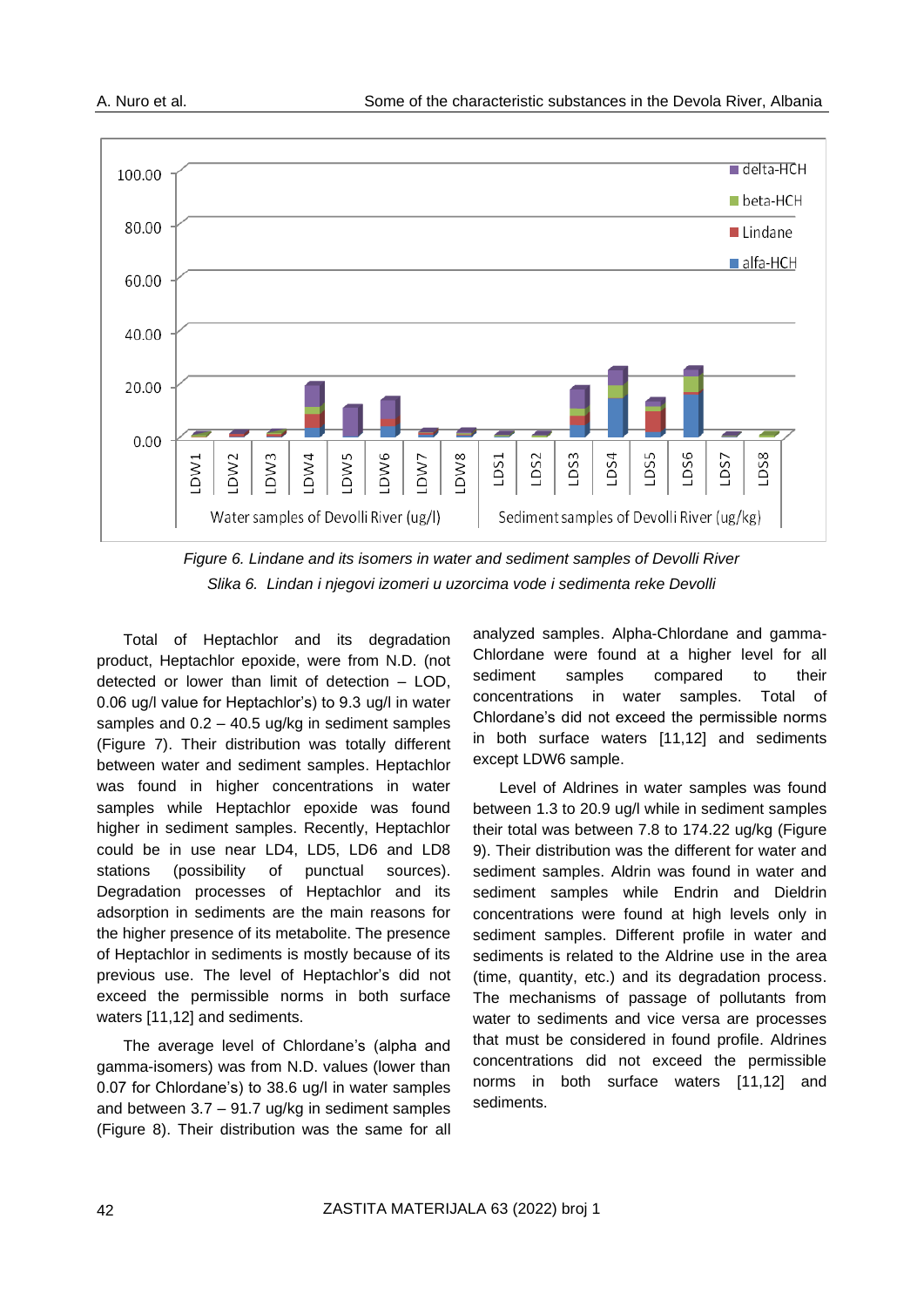

*Figure 7. Heptachlor's in water and sediment samples of Devolli River Slika 7. Heptahlor u uzorcima vode i sedimenta reke Devolli*



*Figure 8. Chlordane's in water and sediment samples of Devolli River Slika 8. Hlordan u uzorcima vode i sedimenta reke Devoli*

Figure 10 shown total of DDTs in water and sediment samples of Devolli River. DDTs were detected for 37.5% of water samples and for 75% of sediment samples. Note that, DDT was found only in two sediments stations (LDS6 and LDS7). Its presence was related to previous uses of DDT in the Korca field and their deposition in the sediments of Devolli River. These stations

represent the endpoints of Korca field. DDT was not detected in water samples, which means that it is not in use recently in this area. For water samples were detected degradation products of DDT. Their profile in water samples was: DDE > DDD > DDT while in sediments their profile was DDT > DDD > DDE. This should be related to punctual sources of DDT, its previous uses and DDT degradation processes. Note that,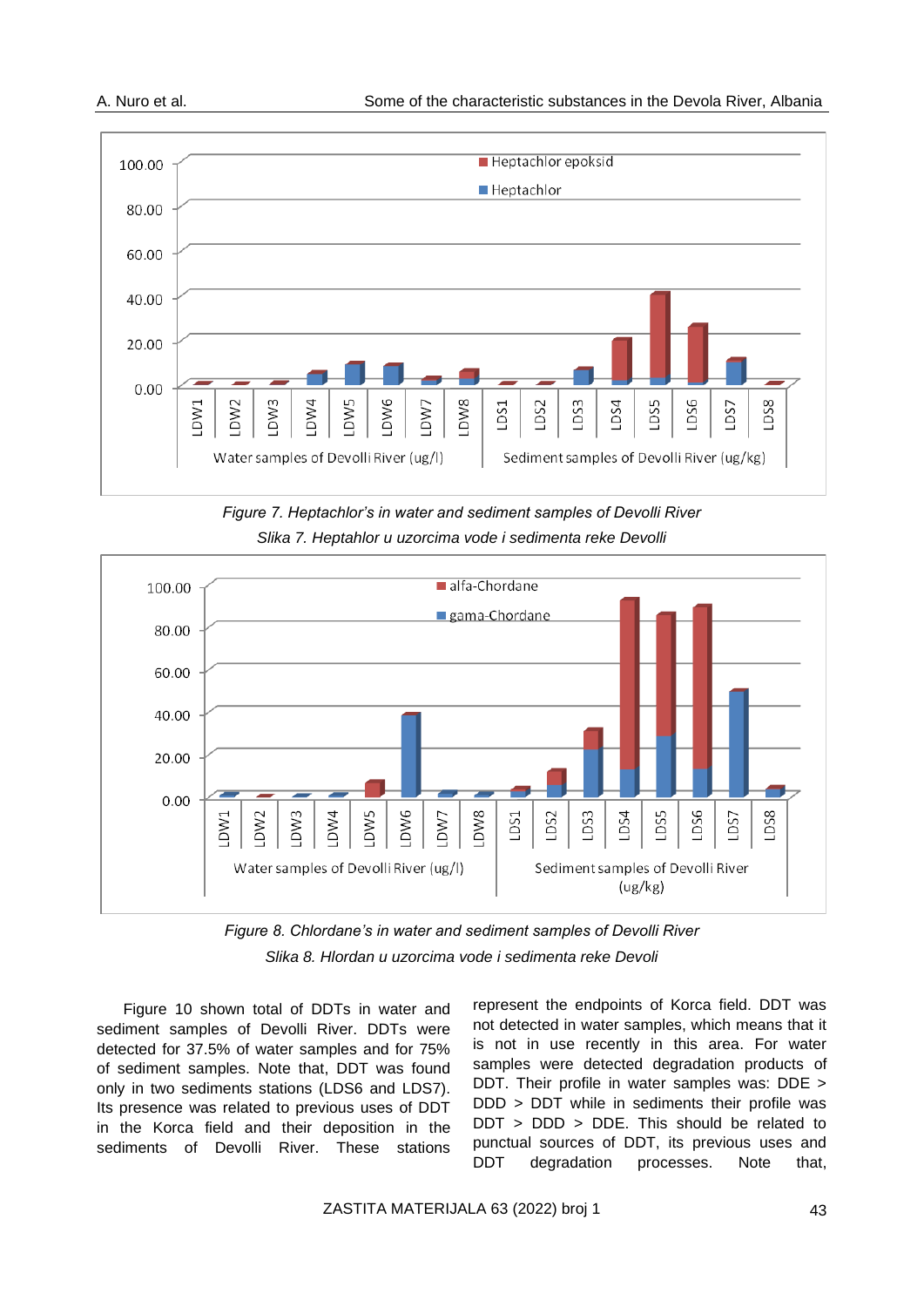degradation process of DDT in sediments is much slower than water. DDT concentration was lower than permitted level (10 ng/L) for surface waters conform Directive 2008/105/EC. Only for stations LDS6 and LDS7 the DDT levels exceeded the allowed norms for sediments.









Endosulfanes were detected in higher concentrations compare to other classes of analyzed pesticides. These pesticides were found in all water and sediment samples of Devolli River (Figure 11). Total of Endosulfanes in water samples ranged from 3.8 to 134.0 ug/l while in sediment samples was in interval from 5.7 to 246.7 ug/kg. Their average in water and sediment samples was respectively 72.0 ug/l and 54.5 ug/kg. were detected in higher concentrations for all analyzed samples. The higher level of Endosulfanes in water samples could be due to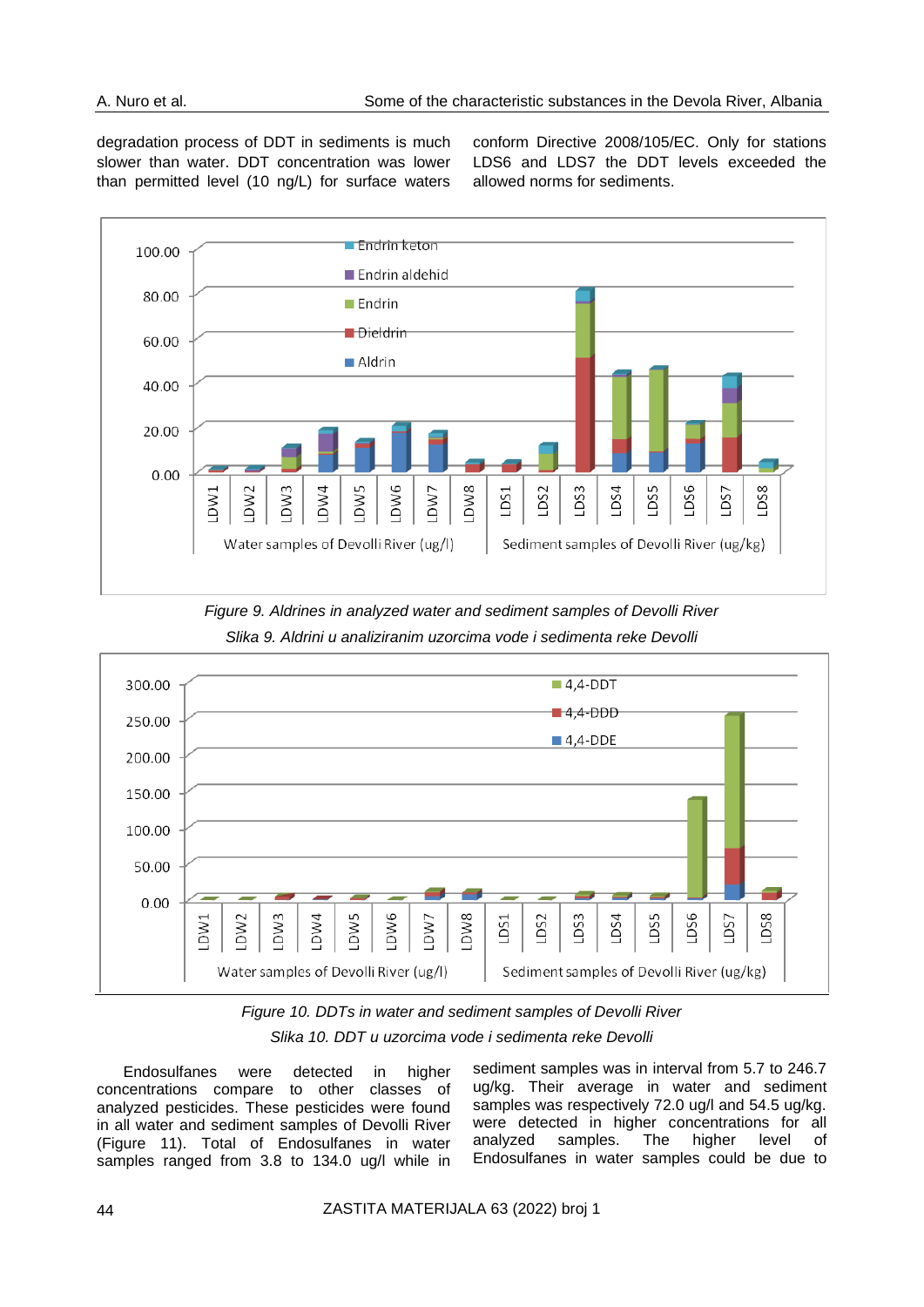recent uses of this pesticide, mainly as insecticide, in agriculture. The same distribution of these pollutants was observed in water and sediment samples as a result of recent uses and/or new arrivals from water irrigation or a punctual source for this class of pesticides. Total of Endosulfanes, in 75% of water samples, were in higher concentration than permitted level (5 ng/L) for surface waters conform Directive 2008/105/EC.

Average of Methoxychlor in water and sediment samples (Figure 12) was respectively 0.9 ug/l and 0.7 ug/kg. Its concentration was found in high level for two water stations, LDW7 (3.7 ug/l) and LDW4 (1.6 ug/l). Methoxychlor must be in use near these stations or some punctual sources can affect these levels. Its presence in sediments was because of adsorption process. Mirex was detected only in one sediment sample of Devolli River (LDS5) with 0.7 ug/kg (Figure 13). It was not used in Albania but its presence could be because of atmospheric deposition and/or as impurity in other pesticide formulation. Methoxychlor and Mirex concentration was lower than permitted level for all samples.



*Figure 11. Endosulfanes in water and sediment samples of Devolli River Slika 11. Endosulfani u uzorcima vode i sedimenta reke Devolli*



*Figure 12. Methoxcychlor in water and sediment samples of Devolli River Slika 12. Methoxcychlor u uzorcima vode i sedimenta reke Devolli*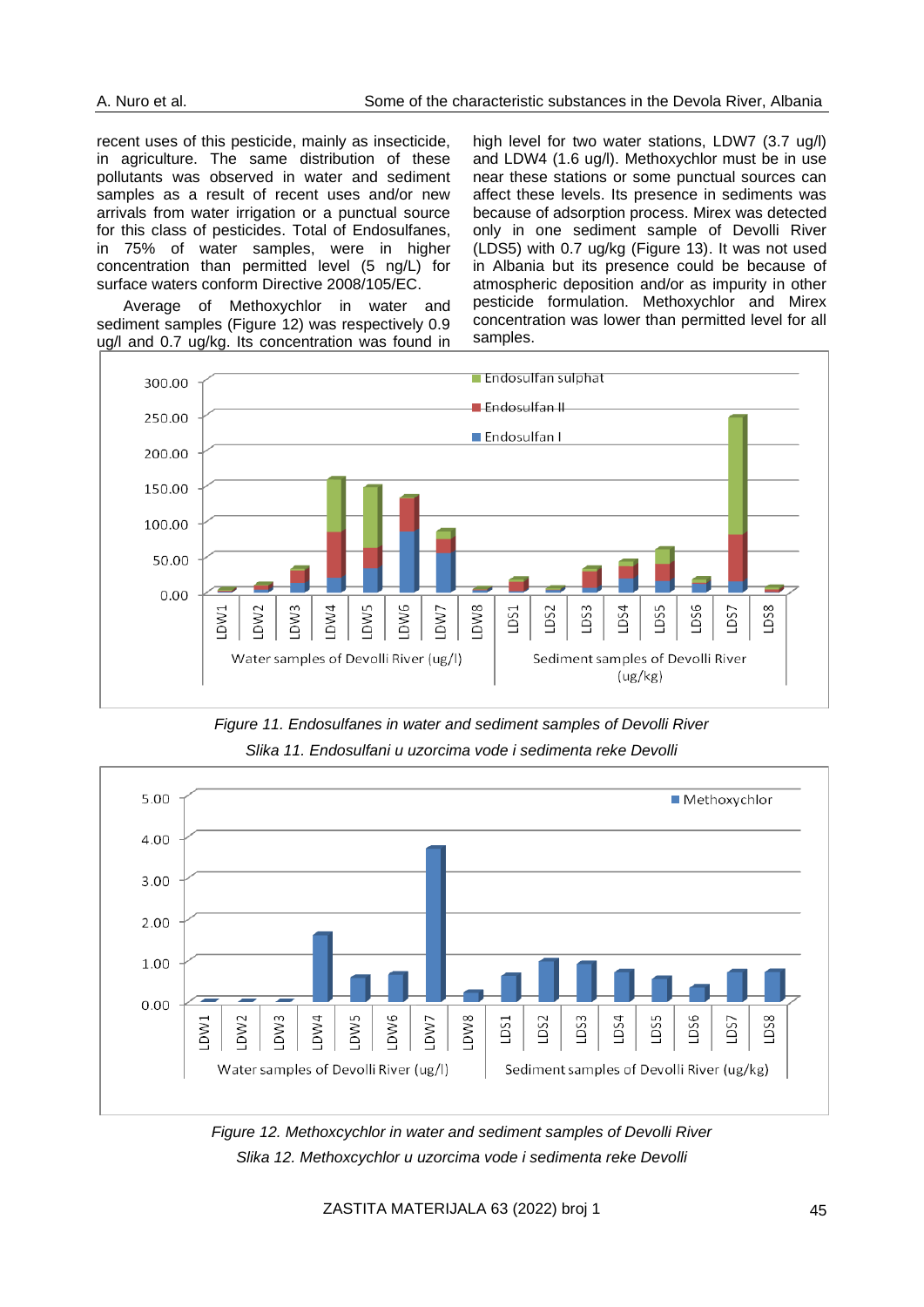

*Figure 13. Mirex in water and sediment samples of Devolli River Slika 13. Mirex u uzorcima vode i sedimenta reke Devolli*



*Figure 14. Total of PCBs in water and sediment samples of Devolli River Slika 14. Ukupan broj PCB-a u uzorcima vode i sedimenta reke Devolli*

Figure 14 shown total of PCB markers in water and sediment samples. Also, PCB markers were detected in all analyzed samples of Devolli River. Their average value in the water samples was 41.5 ug/l and in sediment samples was 95.7 ug/kg. The highest PCB levels were found at LD4, LD5, LD6 and LD7 station for both water and sediment samples. This is related to the elevated mechanical, industrial and agricultural activities near these stations and because concentration process in the second part of the river. The highest PCB levels in sediment samples could be connected with deposition time, molecular weight, affinity to absorb with the particles found in water,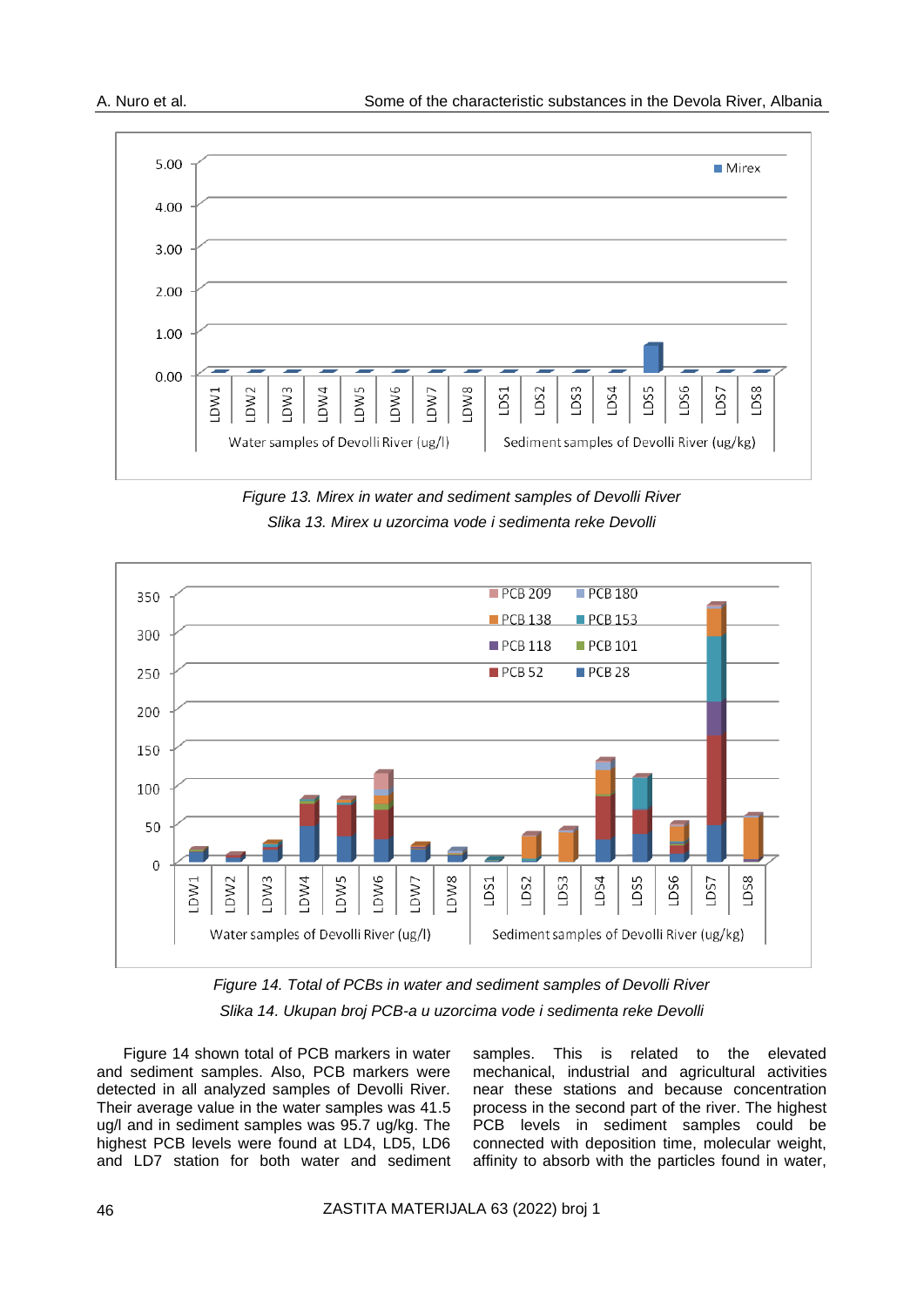punctual sources, etc. The distribution of PCB markers was the same for water and sediment samples of Devolli River (Figure 15). Some individuals were noted to be at higher levels for some stations (PCB 52 and PCB 180). This could be related mostly to the punctual sources of these pollutants. Volatile congeners, PCB 28 and PCB 52, were found abundantly in water samples due to their atmospheric deposition. These congeners have been reported in earlier study in other areas of Albania. Their presence is a consequence of atmospheric deposits, common in our country.

Heavy PCBs (PCB 138, PCB 153 and PCB 118) were found frequently in sediment samples. Also, PCB 52 and PCB 28 were detected in the sediment samples. Their presence can be because of any accidental spillage of transformer oils or other equipment that uses PCBs as oils near these stations. Industrial wastewaters near Korca and Maliqi cities can influence the found levels. The level of PCB markers did not exceed the permissible norms in both surface waters [11,12] and sediments based on Albanian and EU norms.



*Figure 15. Distribution of PCBs in water and sediment samples of Devolli River Slika 15. Distribucija PCB-a u uzorcima vode i sedimenta reke Devolli*



*Figure 16. Profile of PCBs in analyzed water and sediment samples of Devolli River Slika 16. Profil PCB-a u analiziranim uzorcima vode i sedimenta reke Devolli*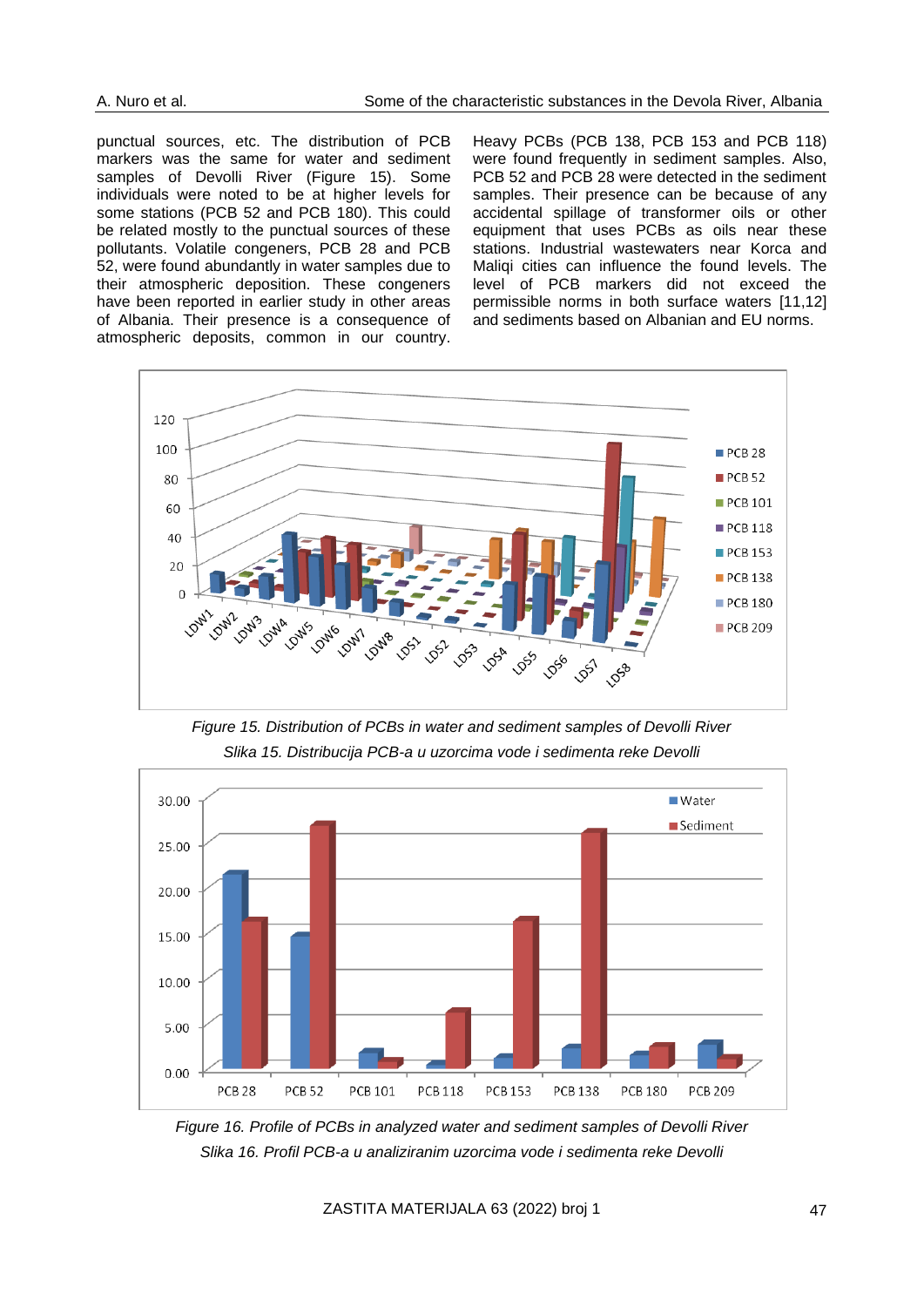## 4. CONCLUSIONS

This study presents first data on concentrations of organochlorine pesticides and polychlorinated biphenyls in water and sediment samples of Devolli River. Pesticides and PCBs were detected in all analyzed samples. Presence of pesticides and their degradation products could be related to previous uses of organochlorine pesticides in the Korca field for agricultural purposes. The most polluted stations were found on the second part of the river because agricultural processes near these stations. The most polluted sediment stations was LDS7 which is located at the end of the Korca field due to the concentration of these organic pollutants from the drainage canals of this field. It was observed difference on the distribution of pesticides and PCBs between water and sediments stations. Presence of pesticides and/or PCBs in water samples shown mainly recent use or new arrivals from soil leaching.

Their presence in sediments is connected mainly to their previous use. Levels of some individual pesticides in surface water samples of Devolli River were found to be higher than permitted levels according to Albania and EU norms. The found levels for organochlorinated pesticides and PCBs in surface waters of Devolli River were comparable/higher than reported levels for other ecosystems in Albania. Responsible authorities should continue to monitor water samples of this river and all area of Korca field.

# 5. REFERENCES

- [1] A.Nuro, E.Marku, B.Murtaj, S.Mance (2014) Study of Organochlorinated Pesticides, their Residues and PCB Concentrations in Sediment Samples of Patoku Lagoon, International Journal of Ecosystems and Ecology Sciences (IJEES), 2(1), 15-20.
- [2] A.Nuro, E.Marku, B.Murtaj, V.Plaku (2017) Determination of some organic pollutants in waters rivers of Tirana city, Zast. Mater., 58 (2), 212-222.
- [3] A.Nuro, E.Marku, B.Murtaj (2017) Organic pollutants in water samples of Vjosa river **-** Albania, Zast. Mater., 58 (3), 385-394.
- [4] E.Como, A.Nuro, B.Murtajn, E.Marku, A.Emiri (2013) Study of Some Organic Pollutants in Water Samples of Shkumbini River, International Journal of Ecosystems and Ecology Sciences (IJEES), 8(4), 573-579.
- [5] B.Murtaj, A.Nuro, E.Como, E.Marku, A.Mele (2013) Study *of Organochlorinated Pollutants in Water Samples of Karavasta Lagoon*, Science Bulletin of Faculty of Natural Sciences, Tirane, 14, 178-185.
- [6] T[h.Lekkas,](http://www.sciencedirect.com/science/article/pii/S0160412004000820) G[.Kolokythas,](http://www.sciencedirect.com/science/article/pii/S0160412004000820) A.Nikolaou, [M.Kostopoulou,](http://www.sciencedirect.com/science/article/pii/S0160412004000820) [A.Kotrikla,](http://www.sciencedirect.com/science/article/pii/S0160412004000820) G[.Gatidou,](http://www.sciencedirect.com/science/article/pii/S0160412004000820) N[.Thomaidis,](http://www.sciencedirect.com/science/article/pii/S0160412004000820) S[.Golfinopoulos,](http://www.sciencedirect.com/science/article/pii/S0160412004000820) C[.Makri](http://www.sciencedirect.com/science/article/pii/S0160412004000820) (2004) Evaluation of the pollution of the surface waters of Greece from the priority compounds of List II, 76/464/EEC Directive, and other toxic compounds, [Environment](http://www.sciencedirect.com/science/journal/01604120)  [International,](http://www.sciencedirect.com/science/journal/01604120) [30\(8\)](http://www.sciencedirect.com/science/journal/01604120/30/8), 995–1007.
- [7] [Z.Vryzas,](http://www.sciencedirect.com/science/article/pii/S0043135408004223) [G.Vassiliou,](http://www.sciencedirect.com/science/article/pii/S0043135408004223) [C.Alexoudis,](http://www.sciencedirect.com/science/article/pii/S0043135408004223) [E.Papadopoulou-Mourkidou](http://www.sciencedirect.com/science/article/pii/S0043135408004223) (2009) Spatial and temporal distribution of pesticide residues in surface waters in northeastern Greece, [Water Research,](http://www.sciencedirect.com/science/journal/00431354) [43\(1\)](http://www.sciencedirect.com/science/journal/00431354/43/1), 1–10.
- [8] D.E.Wells, P.Hess (2000): Determination and evaluation of chlorinated biphenyls. In: Barceló E (2007) Sample handling and trace analysis of pollutants, techniques, applications and quality assurance. Elsevier, Amsterdam; p.239–285.
- [9] I.K[.Konstantinou, D.Hela,](http://www.sciencedirect.com/science/article/pii/S0269749105004598) T.A[.Albanis](http://www.sciencedirect.com/science/article/pii/S0269749105004598) (2006) The status of pesticide pollution in surface waters (rivers and lakes) of Greece. Part I. Review on occurrence and levels, [Environmental Pollution,](http://www.sciencedirect.com/science/journal/02697491) [141\(3\)](http://www.sciencedirect.com/science/journal/02697491/141/3), 555– 570.
- [10] I.Stoykova, T.Yankovska-Stefenova, L.Yotova, D.Danalev (2015) THE Impact of Different Solvent Ratios on the Recovery of Lindane in Egg, Annuaire de l'Université de Sofia "St. Kliment Ohridski" Faculte de Biologie, 100(4), 96-99.
- [11] Directive 2008/105/EC Of The European Parliament And Of The Council on environmental quality standards in the field of water policy, amending and subsequently repealing Council Directives 82/176/EEC, 83/513/EEC, 84/156/EEC, 84/491/EEC, 86/280/EEC and amending Directive 2000/60/EC of the European Parliament and of the Council.
- [12] EU (2007) "Guidance Document On Pesticide Residue Analytical Methods", (ENV/JM/ ENV/JM/MONO (2007;17)